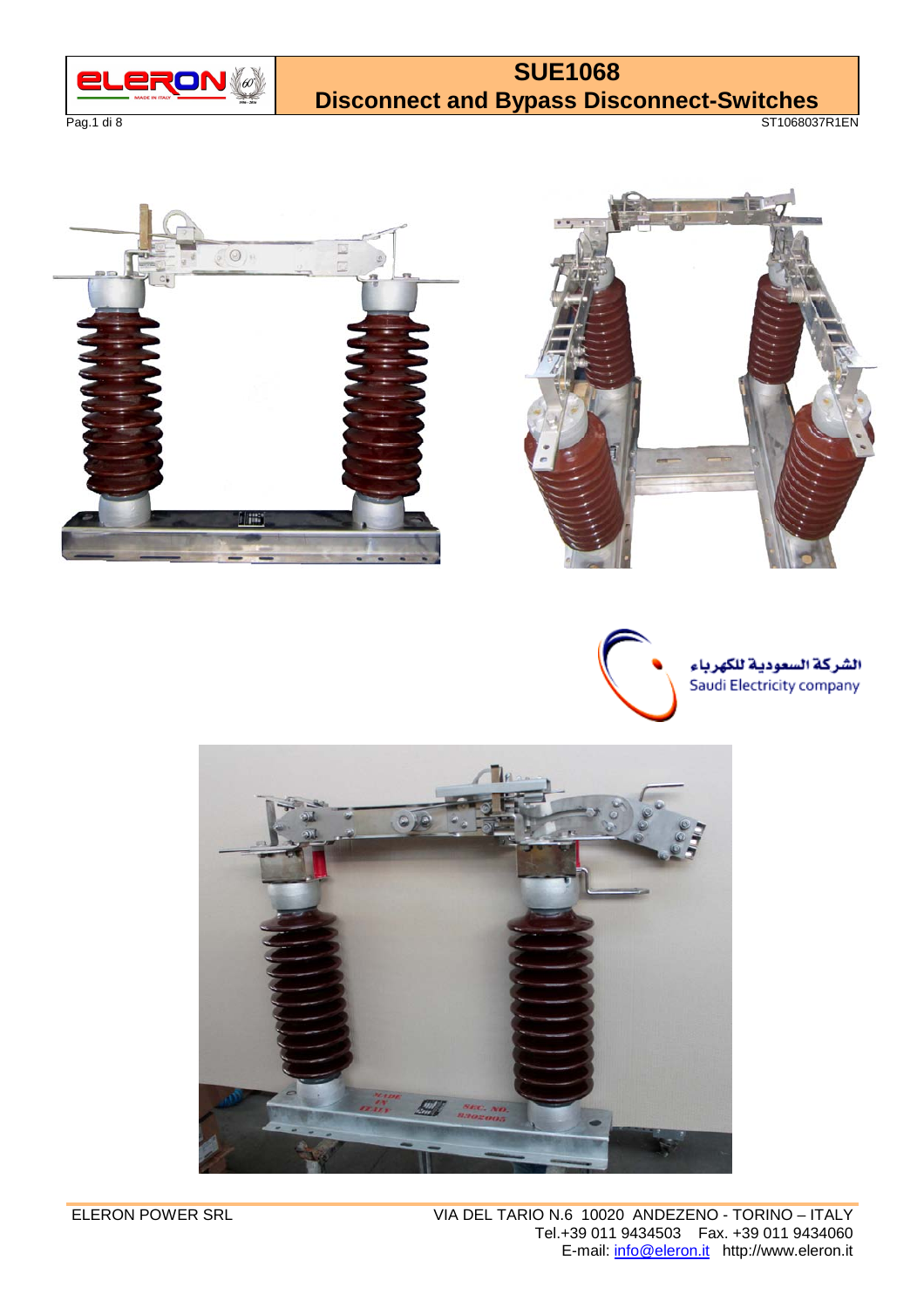

Pag.2 di 8 ST1068037R1EN

#### **GENERAL**

SUE1068 disconnect and bypass switches feature all copper bar current-carrying parts, providing uniform strength and conductivity with no defects.

Washers between the blade assembly and hinge act as a bearing, ensuring easy blade opening.

SUE1068 switch models feature a 90° field removable stop.

The regulator and current transformer bypass switches feature sequenced, make before break operation up to 600 A rating, minimizing the possibility of operator error.

 The single-pull operation of the 600 A rating both bypasses and disconnects the regular or current transformer, or reconnects them to the line. An arc ruptor provided on regulator bypass switches interrupts the regulator exciting current and prevents arcing and damage to the switch contacts when disconnecting the regulator. Reverse loop contacts on 600 A ratings increase contact pressure and minimize the possibility of contact damage when subjected to high fault current.

#### **MOUNTING**

SUE1068 outdoor switch disconnector can be **mounted** in vertical or underhung position. Easily adaptable to single or double crossarm

 construction, it is suitable for metal, concrete or timber poles, through standard fixing devices or special on request.

#### **CURRENT CARRYING SET**

**Moving contact** consists in two blades mounted in parallel.

**Fixed contact** is made of bent sheet having a feature, which ensure an optimal working.

For both, material is copper Cu-ETP 99,90 coated. Contacts pressure is controlled by stainless steel springs during normal conditions and by the

 self-tightening action when high current flow thorough them in particular conditions.

Stainless steel bolts or brass clamps on request, carry out connecting of copper or aluminium alloy cables. All small components like bolts, pins of the current carrying set, are made of stainless steel

#### **INSULATORS**

**Insulating components** used are: • **Solid glazed porcelain**  • **Silicon rubber** 

in according to IEC 61952 standards. Epoxy or polymer type also available.

 Insulators have hot dip galvanized cast iron fittings. Different leakage distance can be chosen according to the environment pollution level.

#### **OPERATING MECHANISM AND OPERATING DEVICES**

**Operating mechanism** allows fast closing and opening operations. The opening/closing speed is dependent of the operator.

• **Operating devices** used are the following: **Manual hookstick-operated** consists on an handle control manoeuvrable directly with hotstick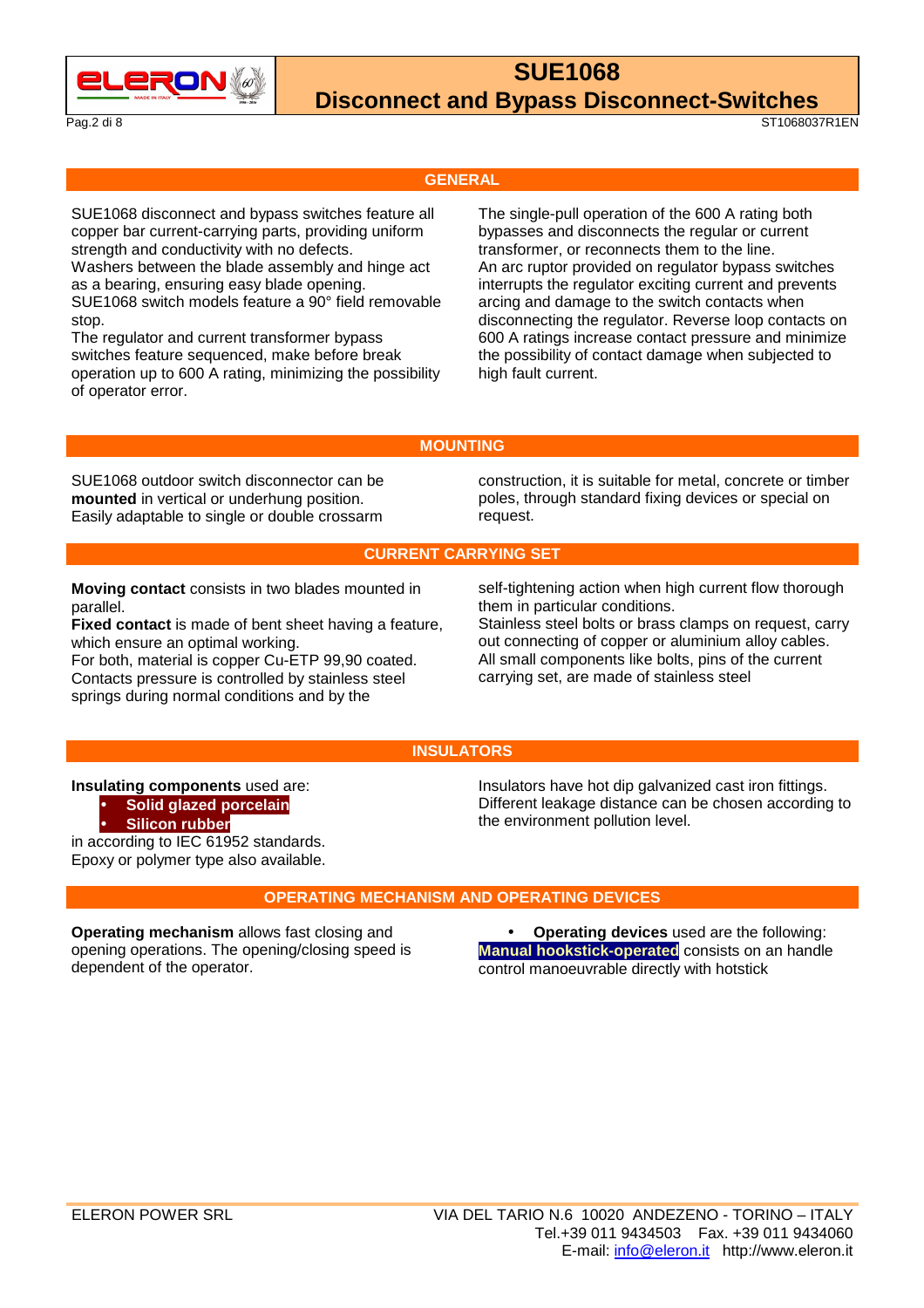

Pag.3 di 8 ST1068037R1EN

### **MANUFACTURING, STANDARDS, QUALITY ASSURANCE**

SUE1068 is an outdoor switch disconnector product of Eleron experience.

The Eleron **manufactures** directly main parts of disconnector as contacts, frame, operating mechanism and devices. Remaining parts come from chosen suppliers, finally Eleron carry out to

assembling and test the product.

An internal standard **Quality Assurance** in compliance with governs all manufacturing process UNI EN ISO 9001 standard

 Before shipment, all SUE1068 outdoor switch disconnectors are subject to the following **routine tests**:

**- Dielectric test** 

**- Measurement of the resistance of the main circuit - Mechanical operating test**

SUE1068 outdoor switch disconnector comply with the following **standards**:

**- International IEC 62271-102 , IEC 60265, EN 50152-2 - National CEI EN 62271-102, CEI EN 60265**

### **TECHNICAL CHARACTERISTICS**

| Ambient temperature                                                       | $\lceil$ °C] | $-25 - 65$  |
|---------------------------------------------------------------------------|--------------|-------------|
| Nr. of mechanical manoeuvre                                               | Classe MO    | 1000        |
|                                                                           |              |             |
| Ice making capacity                                                       | [mm]         | 10          |
| <b>Electrical characteristics</b>                                         |              |             |
| Rated normal voltage 'Ur'                                                 | [kV]         | $15,2-36$   |
| Rated withstand voltage toward earth and between phases (50-60 Hz/1 min.) | [kV]         | 38-70       |
| Rated withstand voltage between open contacts (50-60 Hz/1 min)            | [kV]         | 45-80       |
| Impulse withstands voltage toward earth and between phases 'Up'           | [kV]         | 95-170      |
| Impulse withstands voltage between open contacts                          | [kV]         | 110-195     |
| Rated normal frequency                                                    | [Hz]         | $50 - 60$   |
| Rated normal thermal current 'Ir'                                         | [A]          | Up to $600$ |
| Rated admissible short-time current (1 sec./3 sec.) 'lk'                  | [KA]         | $21 - 25$   |
|                                                                           |              |             |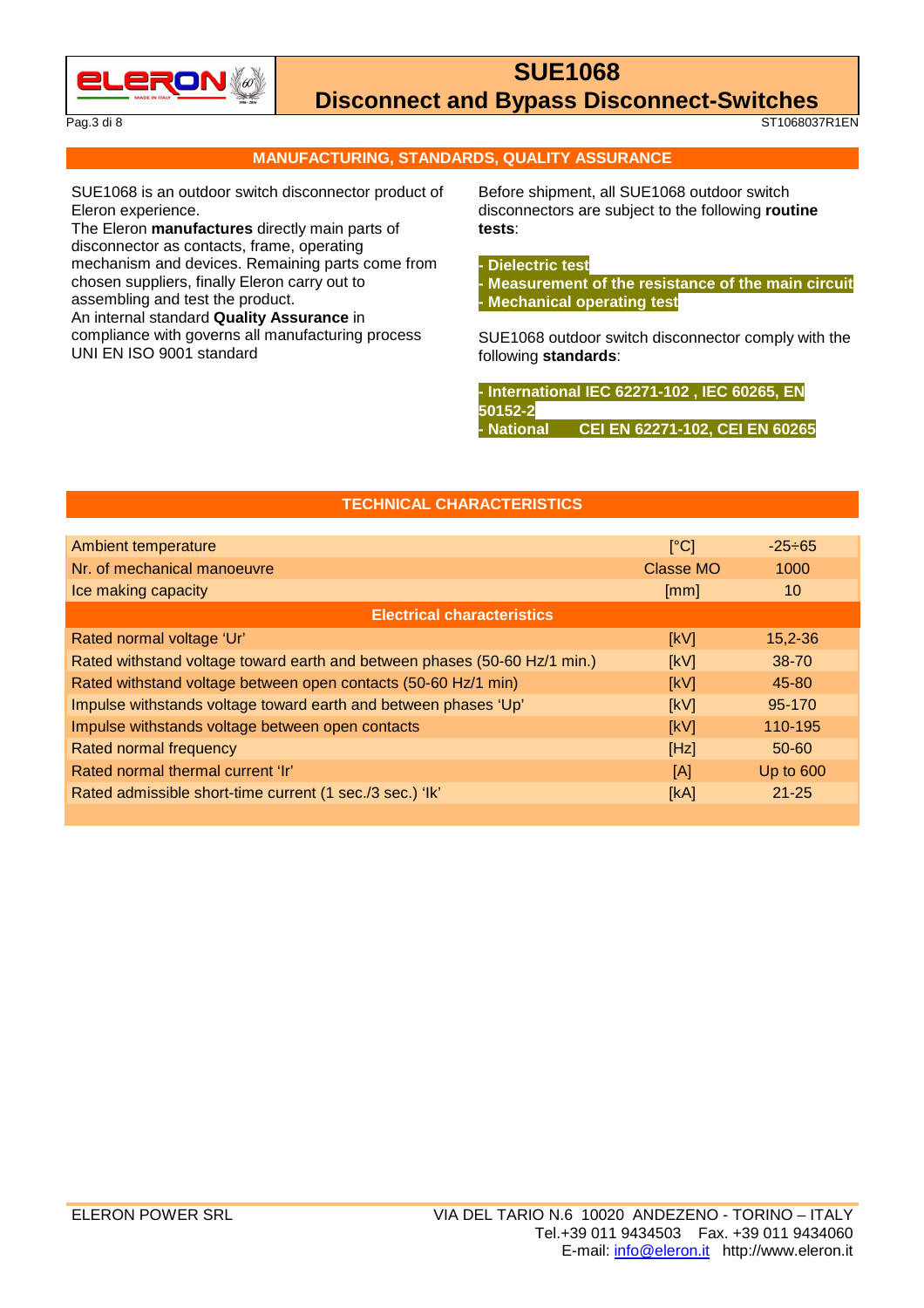

Pag.4 di 8 ST1068037R1EN

### **OVERALL DIMENSIONS (33kV type)**

#### **Type SUE1068 – Disconnect Switch for Voltage Regulator**



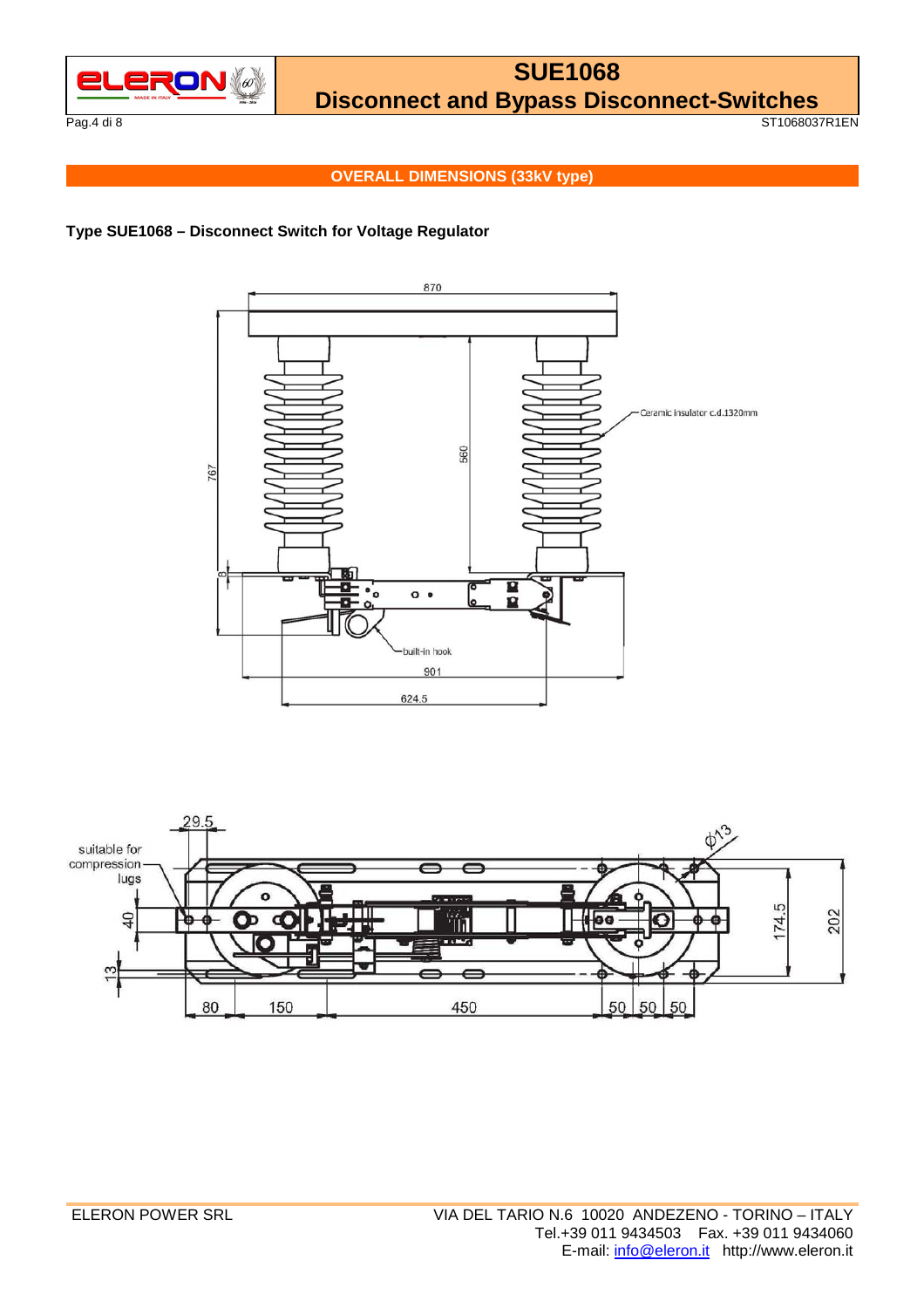

Pag.5 di 8 ST1068037R1EN

#### **Type SUEB1068 – Auto Recloser Bypass Switch**

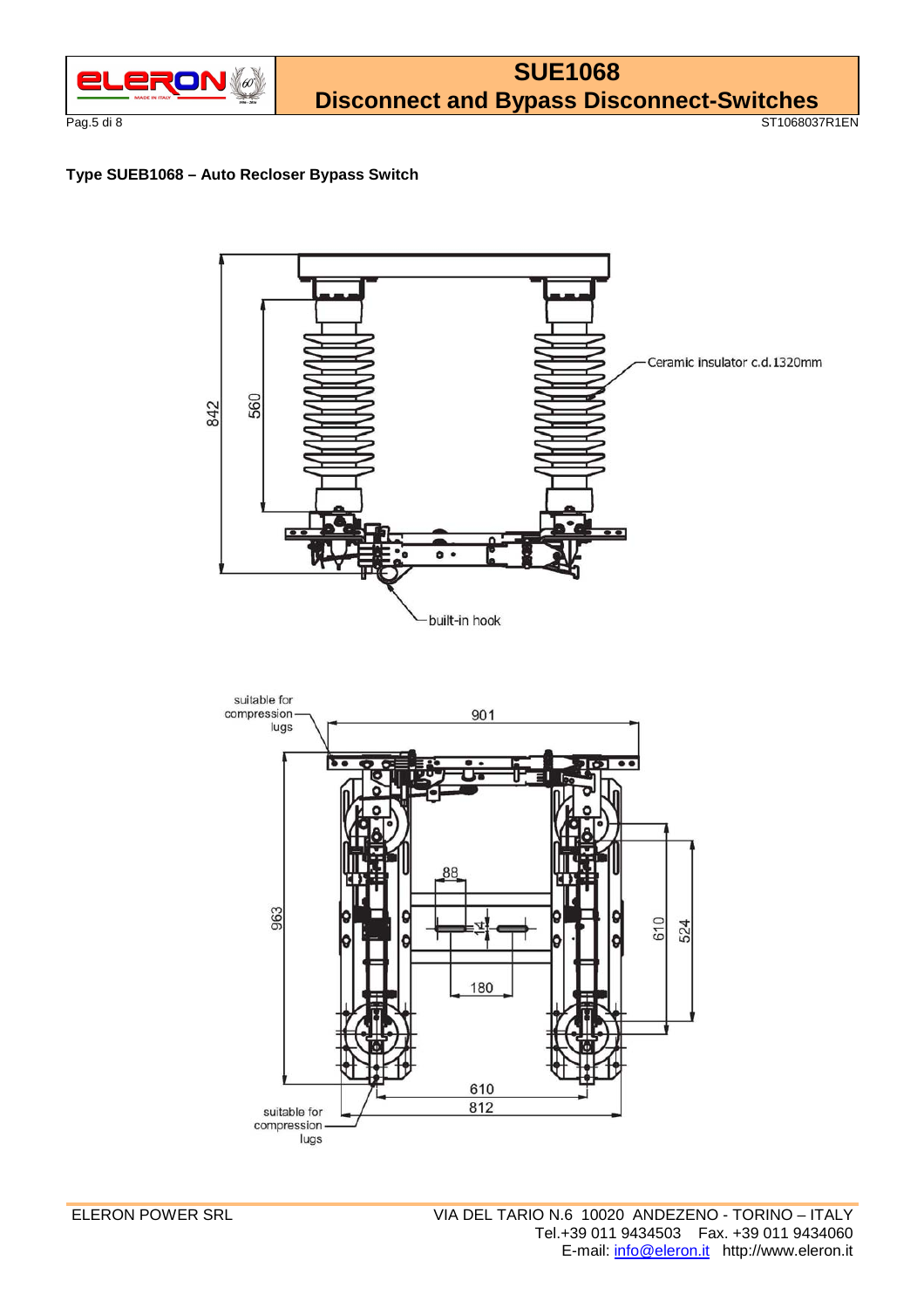

Pag.6 di 8 ST1068037R1EN

## **Type SUEVB1068 – Voltage regulator Bypass Switch**



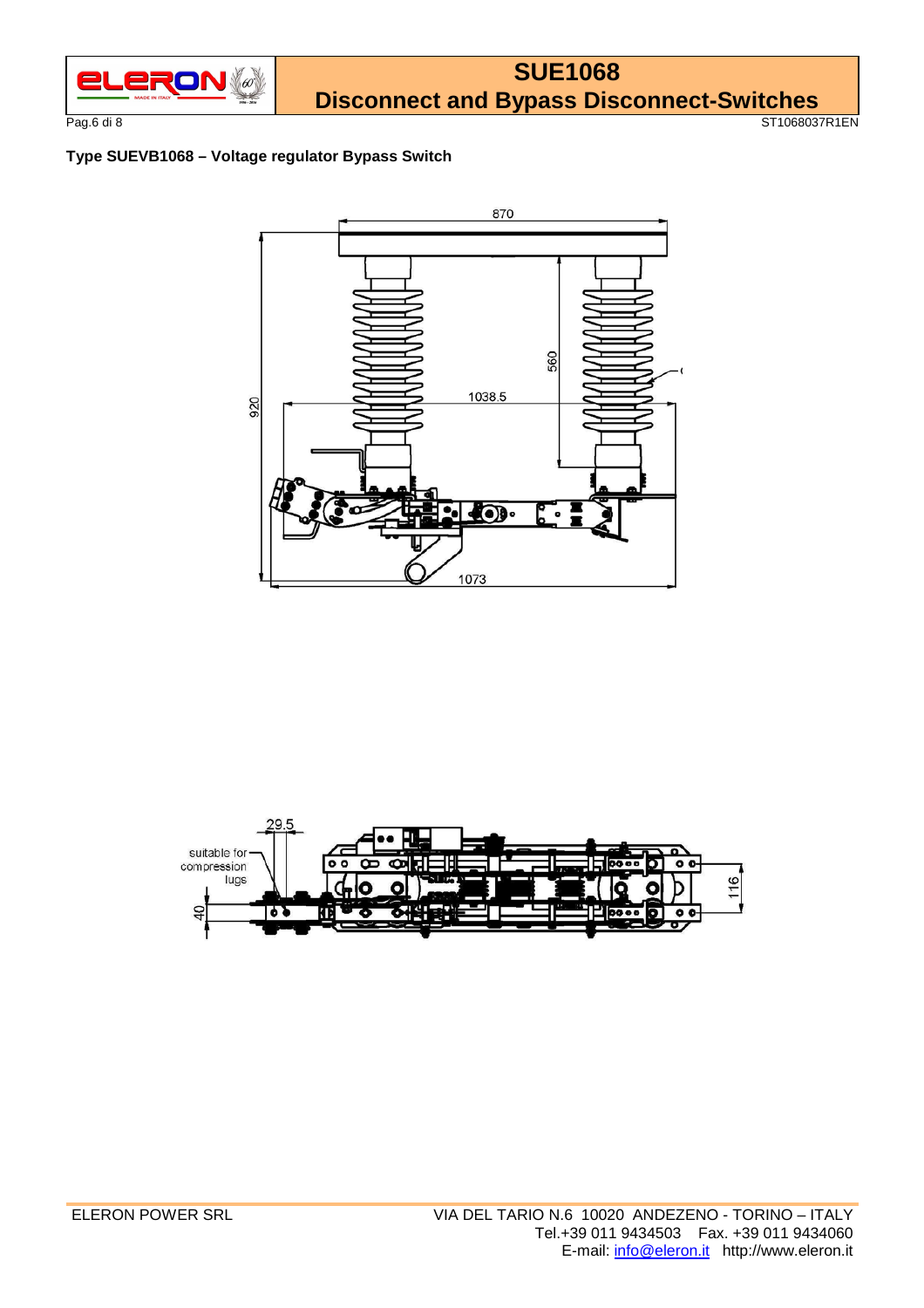

## **SUE1068 Disconnect and Bypass Disconnect-Switches**  Pag.7 di 8 ST1068037R1EN